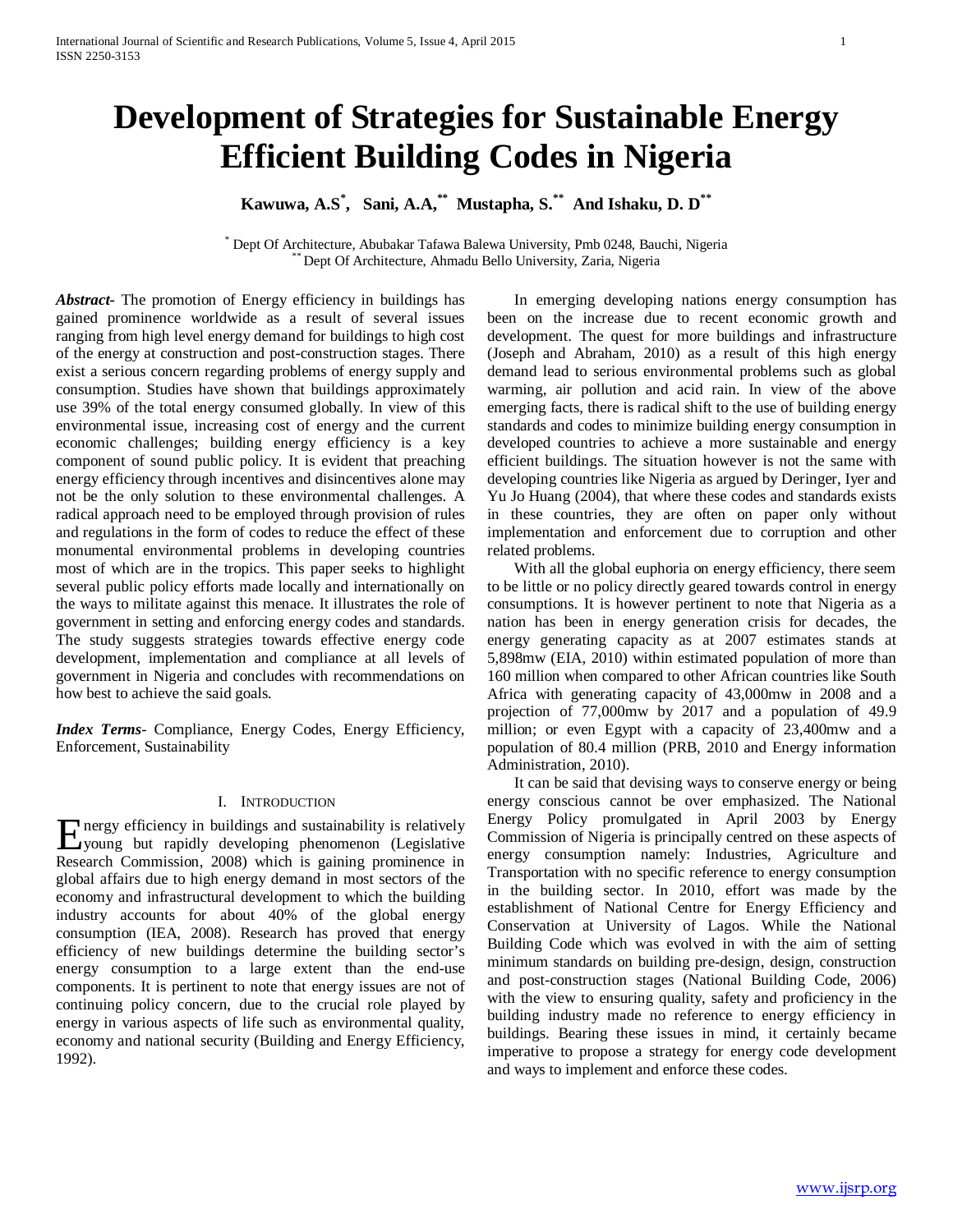| Country         | Population<br>$(2010 \text{ est.})$ | <b>Generating</b><br>Capacity<br>(MW) | Electricity<br><b>Production</b><br>(KWh) | <b>Electricity</b><br>Consumption<br>(KWh) |
|-----------------|-------------------------------------|---------------------------------------|-------------------------------------------|--------------------------------------------|
| Egypt           | 80.4<br>million                     | 23,400                                | 118.4<br><b>Billion</b>                   | 104.1 Billion                              |
| South<br>Africa | 49.9<br>million                     | 43,000                                | 240 Billion                               | 215 Billion                                |
| Nigeria         | 160 million                         | 5,898                                 | 21.92<br><b>Billion</b>                   | 19.21 Billion                              |

**Table 1. Electricity Production and Consumption 2007**

Source: EIA, 2010; World Fact Book, 2010

# II. ENERGY EFFICIENCY IN BUILDINGS

### **2.1 ENERGY CONSUMPTION IN BUILDINGS**

 Energy is used in buildings for various purposes ranging from heating, ventilation, cooling and lighting etc. In residential and commercial building, there seem to be no clear distinction between fixed and fluctuating demands for energy (IEA, 2008).

 Emphasis was only given on total amount consumed by whole building. With this difficulty in subdividing energy requirements, most analysis examined energy use in building as defined by the end-use (operational phase of the building).

| <b>Building</b> | Location | Gross             | Height | No.<br>of | of<br>No.       | <b>Energy Consumption</b> |
|-----------------|----------|-------------------|--------|-----------|-----------------|---------------------------|
|                 |          | <b>Floor Area</b> | (m)    | Lifts     | Light           | (kWh/m2.a)                |
|                 |          | (Sam)             |        |           | <b>Fittings</b> |                           |
| Ji<br>Mao       | Shanghai | 292,475           | 420    | 79        | N/A             | 215                       |
| Tower           |          |                   |        |           |                 |                           |
|                 |          |                   |        |           |                 |                           |
|                 |          |                   |        |           |                 |                           |
| Petronas        | Kuala    | 980,000           | 450    | 76        | 60,000          | N/A                       |
| Towers          | Lumpur   |                   |        |           |                 |                           |
| <b>CBN HQ</b>   | Abuja    | 72,000            | 70     | 18        | 11.200          | 121                       |

#### **Table 2. Energy Consumption Comparison**

Source: Emporis Corporation., CBN website and Wikipedia, 2011

 Based on the superficial study of the above table in addition to lack of sufficient energy in Nigeria; it can be agreed that there is urgent need for energy conservation mechanism to reduce the effect of these impending crisis.

# **2.2 DEVELOPMENT IN BUILDING ENERGY EFFICIENCY.**

 World business council for sustainable development (2007) defines energy efficiency as a process of reducing energy consumption to acceptable level of comfort, air quality and other occupancy requirement, including the energy used in manufacturing building material and in construction. There have been developments globally in promotion of energy efficiency in the privet building construction sectors. Most energy efficiency requirement in building codes followed some form of traditions with the past decade showing a trend in borderless collaboration to develop international energy efficiency standard (International Energy Conservation Code, 2004). The overall argument for improved energy efficiency in building as put forward by European Alliance of Companies for Energy Efficiency in Buildings (EACEE, 2007) centers primarily on the following;

- Reduction in cost of energy to consumers and improved comfort.
- Ruction over- dependences on energy.
- Minimize greenhouse gas emission (GHG)
- Contribute to the objective of sustainable development.

### **2.3 RATING FOR ENERGY EFFICIENCY**

 There exist various rating system for energy efficiency as described by (Prucnal-Ogunsote; Okwoh and Udeh,2010) which include the building research establishment environmental assessment method (BREAM) in the United kingdom, the Green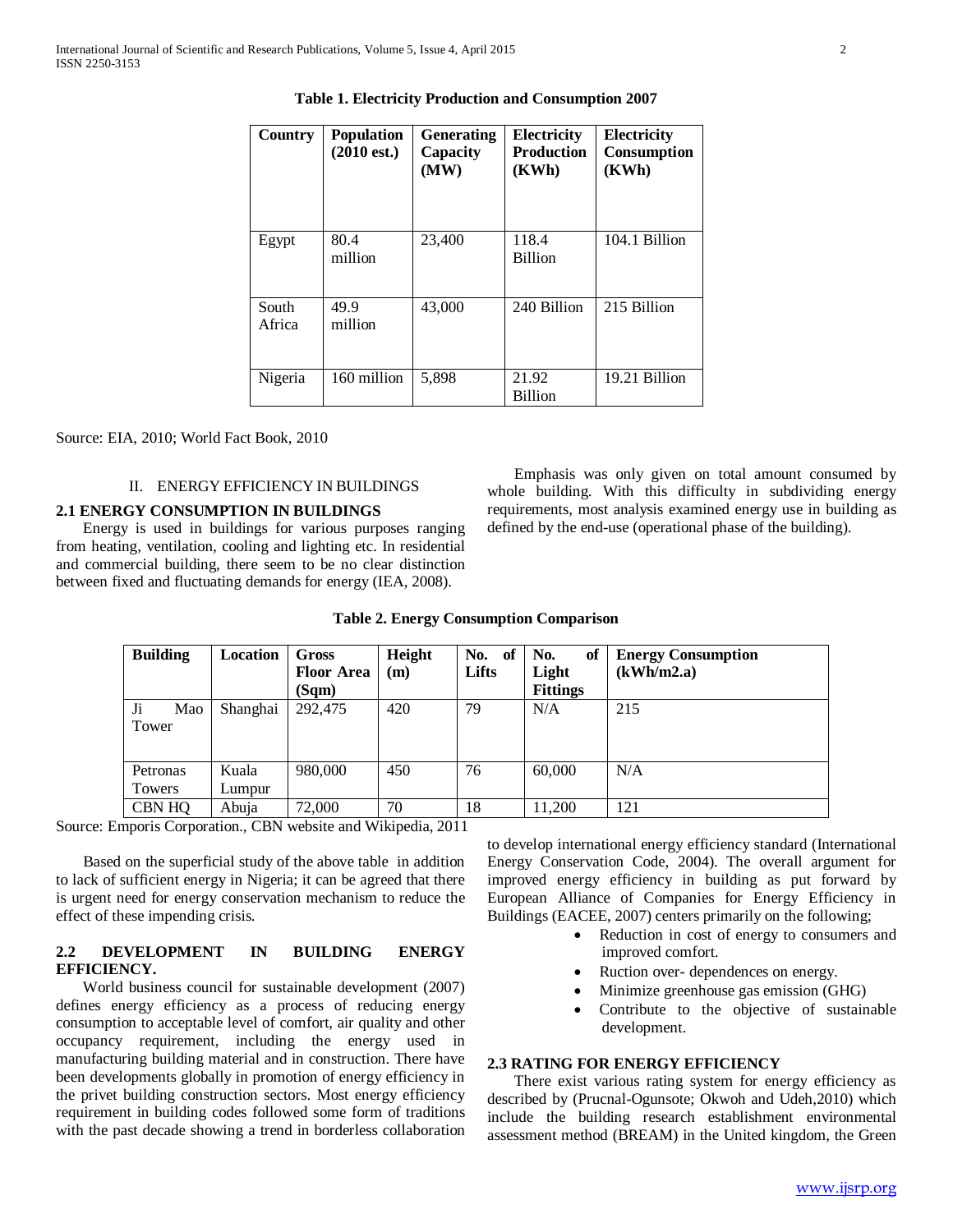Star in Australia, Haute Qualite Environmental (HQE), also establish are the LEED, ASHRAE and green global rating system in the United States some of which the authors below.

 **2.3.1 LEED:** Leadership in the Energy and Environment Design as stated in Wikipedia, (2009) is an international recognized green building certification system proved third party verification, that a building or community was designed and built using strategies intended to improve performance in metrics such as energy saving, water efficiency water efficiency, greenhouse gas emission, indoor quality etc. This system was development by US green building council established in 1998 intended to provide building owners and operators a concise framework for identify and implementing practical and measurable green building design. This certification is after submission is obtained after submission of application documenting compliances with the rating system. The outlined advantages of LEED certification among others are:

- Save up 25-30 % more energy efficiency.
- Better ventilation and Effective temperature control.
- Improve indoor quality.
- Add economic value to properties (where owners charges 2-3% higher (if their properties are LEED certified).

 **2.3.2 ASHRAE:** American Society of Heating Refrigerating and Air-conditioning Engineers is a professional organization based in the united state which was founded in 1894 that provides certification and standards for design of high energy performance buildings. Originally its interest is in the area of heating, ventilation, air-condition and refrigeration (HVAC&R), but in 2006 it adopted the concept of sustainability and demonstrated so by renovating its headquarters to be highly energy efficient and there by obtaining a LEED Platinum rating (Wikipedia, 2009).

 **2.3.3 GREEN GLOBE:** Another energy rating system based upon agenda 2 of the United Nation Sustainable Development Strategy endorsed by 182 countries at the Earth Summit held at Rio de Janeiro in 1992.

**The challenges evolving as a result of this certification include:-**

- Raising cost of initial design and construction
- Requiring in-depth research for the design team to fully understand complex matrix of sustainable construction principle which result in delays
- Pursuing LEED certification is also an additional cost.
- Lack of available manufactured building component which meet the certification.

# **2.4 MITIGATION MEASURES TO ENERGY CONSUMPTION**

 In other developed nations such as the United State, tax incentives and rebate programmes were introduced as a popular tool to encourage people to embrace energy efficiency in buildings. These incentives programme which encourage private investment in the energy industry have been successful when offered at level sufficient financial risk. Studies have shown that major challenge with offering such as programme will be funding (IEA, 2008).

 The data base of American Institute of Architects (AIA) has information on the following types of alternative green building initiatives among others.

- Discount or cash rebate for energy efficient appliances and operating systems.
- Technical guidance for efficient and sustainable designs.
- Reduction of permit and zone fees in return for achieving specific levels of efficiency certification by LEED or similar rating system.
- Expedited and streamlined permit for green building and development.

# III. ENERGY CODES AN STANDARDS FOR **EFFICIENCY**

# **3.1 CODE CLASSIFICATION SYSTEM**

 Basically the classification of coding system is based on several forms. But the major classification is based on the following three broad based categories: Basic requirement, the Prescriptive and Performances base. Other forms code formulations do exist but for the purpose of this study, emphasis will be on the prescriptive and based codes. Other forms of code formulation do exist but for the purpose of this study, emphasis will be on the prescriptive and performance based codes.

 The building or part of the building that will be subjected to code shall meet some basic requirements which include fundamental issue such as insulation, power quality, lift performance or other energy efficient item such as luminous efficiency etc., which are usually related to measures that cannot be accurately modelled. Assumptions made in this regard shall be based on appropriate professional judgment.

# **3.1.1 PRESCRIPTIVE BASED CODES**

 This method as outlined in the IEA, 2008 set separate energy efficiency requirement for each building. That is to say individual components such as walls, windows, frames etc., must achieve compliance with their specific targets. When setting codes or regulations using prescriptive method, energy efficiency requirement are set for each component as described above such as U-values, thermal conductivity for windows, roof etc. Prescriptive method can also include efficiency value for technical installations, ventilation, building orientation, solar gains, window size and quantity to which each part of the building component must meet these set values or code for energy efficient building.

# **3.1.2 PERFORMANCE BASED CODES**

 In performance based regulation as described by Joseph and Abraham, 2010, those requirements are based on building overall consumptions energy or the implied building emission of green house gases. This method involves setting a total energy requirement for the building based on supply of energy or resulting environmental impact. This method requires an extensive and comprehensives method for calculating the energy performance of a building with standard values for climate and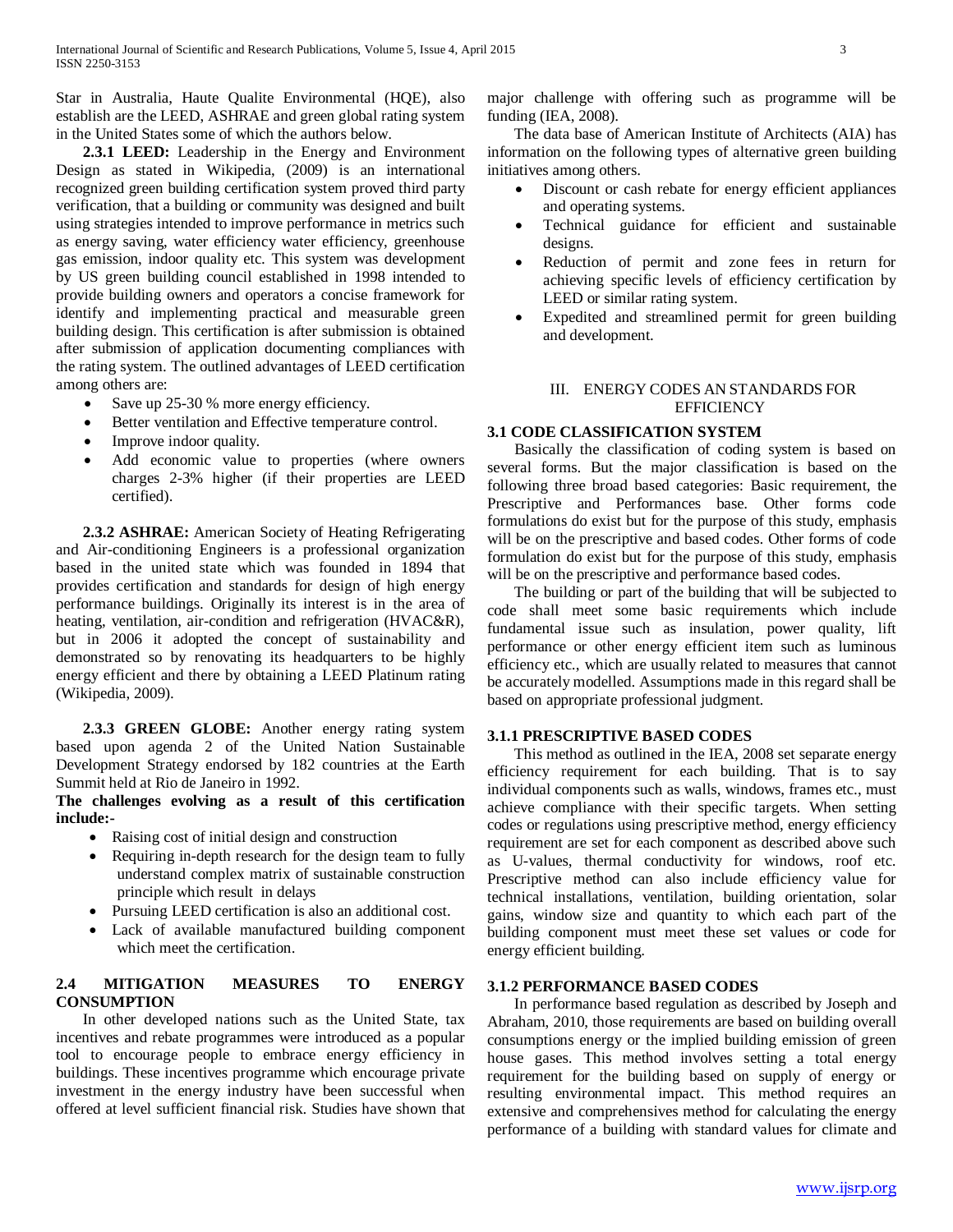use of the different categories of buildings. The use of advance computer simulation model is implored for the calculation using building energy software programmes such as DOE-2, Energy plus, ENERGY-10, e-QUEST etc. Resultant values for energy performance are set based on overall value, consumption per square meter or a combination of both for different types of buildings.

 The other forms which are briefly going to be mentioned include: the trade-off, which set values for each part of the building some of which could be more or less to strike a balance in the overall values; the model building approach which also set value as in trade-off but with a model building with same shape calculated with those values.

# IV. STRATEGIES FORCODE DEVELOPMENT IN NIGERIA (FIVE-STEPS)

 At present the codes and regulations relating to building in Nigeria make little or no reference to energy as such the below mentioned strategies could be adopted in evolving a sustainable energy efficient building code which will work side by side with the existing National Building Code. The steps are as follows:

# **STEP 1: INITIATION**

 Convening stakeholders' forum involving policy makers, all professionals in the building industry, representative from the energy sectors of economy, manufacturers of appliances and equipment, environmentalists, educator, planning authorities to brainstorm on the issue of energy situation in Nigeria with the following objectives:

- Create more awareness in the area of energy efficiency.
- Take stock of the current state of energy consumption in Nigeria.
- The need and effort of manufacturers of building components, appliances and equipment in manufacturing products that are energy conscious.
- Provision of legal and macro economic frame work for energy efficient technology.

# **STEP 2: FORMULATION**

 This involves constituting a Building Energy Conservation Council to be chaired by an astute building professional under Energy Commission of Nigeria (ECN) possiblly as a sub division of recently established National Centre for Energy Efficiency and Conservation with the sole aim of achieving the under listed objectives

- Give more emphasis on creating awareness on the environmental, economics and social benefits of building energy conservation.
- Formulate a policy on modalities to manufacturers of energy conscious building products, design professionals and developers with energy conscious approach to design and construction.
- Develop a procedure for evolving energy code for buildings.
- Outline measures for compliance and enforcement of these codes.

• Fashion out other options for enforcement of these codes.

# **STEP 3: THE CODE STRUCTURE**

 The structural format and arrangement of the code can be based on the existing International Energy Conservation Code 2009 edition with some slight modifications to be compatible with the current situation and make it akin with the existing National Building Code for ease of reference. The modifications should be in the areas of climatic zone, design and construction process. The format is categorized as follows:

- General administration and definitions: which will deal with the general administrative provisions in the code, issue of enforcement, scope and definition of terms as stated in the body of the code.
- Material requirements.
- Energy efficiency in residential buildings.
- Energy efficiency in commercial buildings.
- Reference standards.

# **STEP 4: CODE COMPLIANCE INFRASTRUCTURE**

 The challenge for code compliance and enforcement in Nigeria has been an issue under debate, while the national building code came into existence five years ago. There appeared to be a fundamental challenge of poor compliance and enforcement. This may be as a result of several factors which include government policy on implementation, lacking the political will to enforce these codes, insufficient information to fully understand and assess the situation among others. The need for sufficient information on the cost implications, overall benefit of energy efficient building codes as well as other energy policy enforcement and lack of knowledge over the real impact is in itself symptomatic to lack of attention; adequate compliance and evaluation procedures. The consequences of which will lead to a gap between intended goals of energy efficient building codes and its actual outcomes. This paper intended to provide strategies that could be explored to achieve effective code compliance which are itemized as follows:

- Capacity building for professionals in development control authorities, building professionals developers on energy code interpretations and application.
- Development of product labels and thermal insulation rating systems.
- Upgrading research laboratories in tertiary institutions to carry out certification process.
- Issuance of Energy Performance Certificate (EPC) after practical completion of building and subsequently when the property is about to be leased or sold out.
- Formulating an inspection, monitoring and evaluation team possibly through out-sourcing of the inspection to the private professional entities to ensure effective compliance and also reduce the burden of work for the planning authorities. Capacity building in the aspect of energy efficiency is inevitable to acquaint them with energy efficient strategies.

# **STEPS 5: CODE ENFORCEMENT STRATEGIES**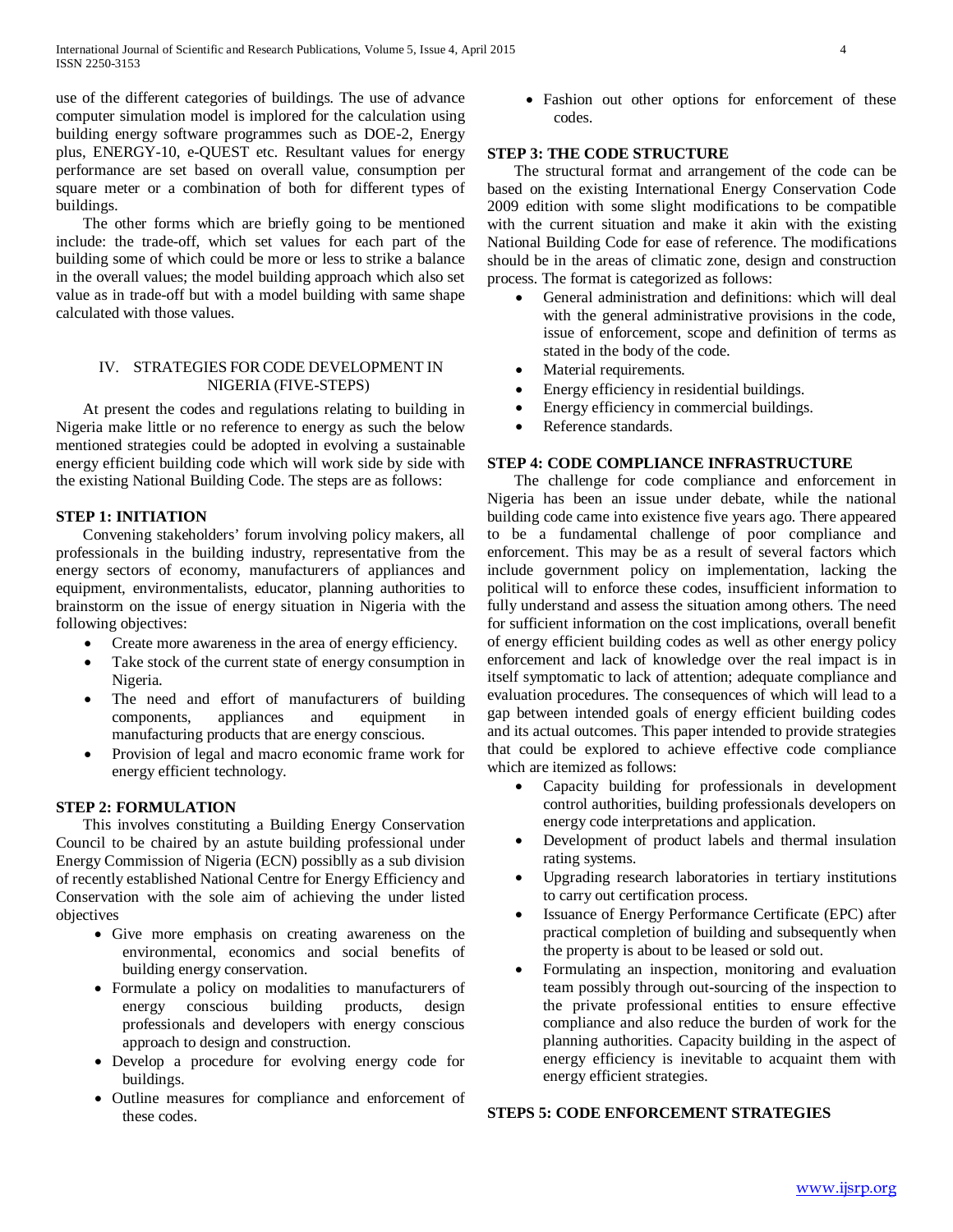For any meaningful achievements to the issue of code enforcement, various roles and responsibilities of those saddled with responsibility of energy code enforcement must be unambiguously spelt out and separated according to the enforcement elements.

# **4.1 APPLICATION TO DESIGN, CONSTRUCTION AND OCCUPATION STAGES**

# **4.1.1 DESIGN STAGE:**

 This stage involves the project inception stage, feasibility, brief formulation, preliminary design stages, detailed designs and specifications. At this stage the role of those saddled with the responsibilities are as follows:

# **(A) PLANNING AUTHORITY**

- The planning authorities at all level of government shall be statutorily saddled with the power of energy code enforcement.
- Determine the level of special building plans for third party involvement for review and inspection.
- They shall be empowered to appoint third party known as Professional Plan Examination Firms (PPEF) to perform function of plan examination and review based on complexity of the project.
- Issue building permit based on the recommendation of the approved PPEF.
- Issue final approval for construction based on PPEF reports.

# **(B) DEVELOPER**

- Shall also be referred to as the applicant.
- Shall be responsible for meeting all the requirements specified in the energy code.
- Must obtain a copy of the code or extract of the code relevant to his/her proposed submission.
- Supply complete and accurate drawing to planning authority for onward submission to appointed PPEF.
- Responsible for payments to PPEF based on the direction of the planning authority on government approved fees schedule.

# **(C) PROFESSIONAL PLAN EXAMINATION (PPEF)**

- Preferably an Architect who attend or have requisite knowledge of energy conservation principles and shall be certified by the proposed energy certification/rating systems.
- The planning authority shall approve the PPEF to perform the function of drawing reviews for energy conservation.
- Checks plans for energy codes compliance of the following categories: Building envelope (insulation, glazing, shell etc).
- Notifies the developer in case of compliance deficiencies.
- Approves plans/drawing when they must have satisfied relevant energy code compliance.
- Provide access of approved plans/drawings to planning authorities when required.

# **4.1.2 CONSTRUCTIONS STAGE**

 The construction stage commences when the plans/drawings must have successfully passed the initial design stage and obtained necessary planning approval to mobilize to site for actual constructions. At this stage the role and duties of the parties are:

# **(A) PLANNING AUTHORITY**

- Responsible for the normal site inspection.
- Appoints a professional site inspection firm (PSIF) preferably an Architect as the third party to carry out periodic site inspection to ensure strict compliance on the design stage recommendations by the PPEF on energy conservation modes.
- Issuance of a periodic permit at stage levels of the construction stage.
- The power to issue stop work notification order if energy compliance are deficient as recommended by the PSIF.

# **(B) DEVELOPER**

- Responsible for maintaining on-site repository for records which shall be availed to planning authority and the PSIF as warranted.
- Provides direct access to all inspection area and components.
- Request for PSIF inspection at an appropriate time.
- Responsible for payment of PSIF fees as directed by the planning authorities based on approved government fee schedule.

# **(C) PROFESSIONAL SITE INSPECTION FIRM (PSIF).**

- Appointed by the planning authorities.
- Conduct site inspection for energy code compliance to all building categories such as building envelope (insulation, glazing, shell etc).
- Resend to developers request for inspection.
- Prepare documents regarding compliances or approval.
- Provide access to these documents when required.

# **4.1.3 POST CONSTRUCTION STAGE**

This stage indicates the practical completion of the building and its eventual habitation, the role of each party at this final stage of building cycle is:

# **(A) PLANNING AUTHORITY**

- Authorize the PSIF to issue certificate of compliance to energy conservation code.
- Responsible for the provision of directory where all buildings certified to be energy efficient are documented reference purposes.

# **(B) DEVELOPER**

- Upon completion shall notify the authorities for final checks for compliance with all relevant energy code prescribed.
- Shall receive a certificate of energy code compliance form the PSIF.
- May have a property with higher economic value compared to when energy measures are not considered.

# **(C) PROFESSIONAL SITE INSPECTION FIRM (PSIF)**

Will be responsible for undertaking final checks for compliance with energy codes.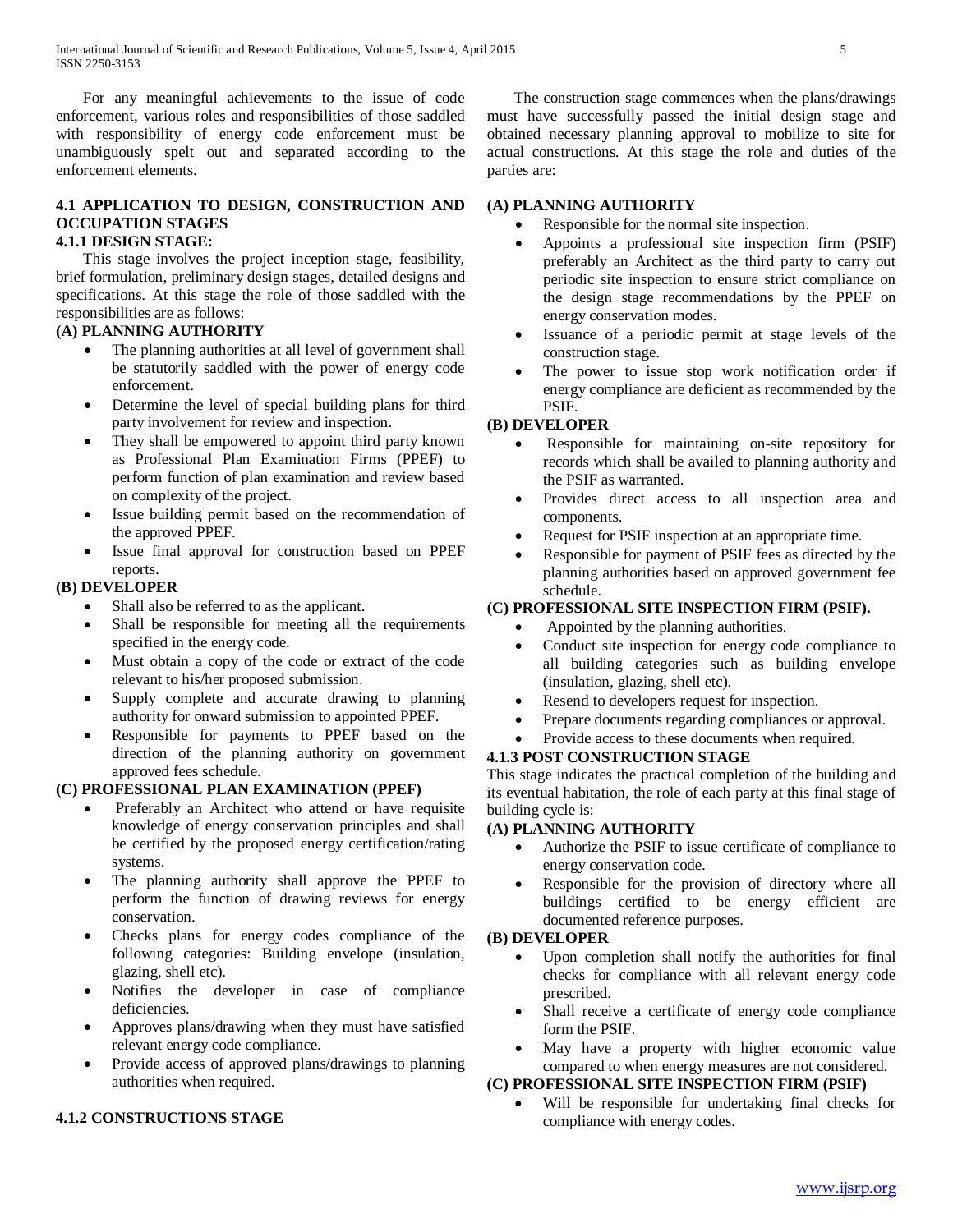- Issue a certificate of code compliance to the developer having satisfied all conditions on the direction of the planning authority.
- Preparation and documentation of reports for official gazetting and referencing.

#### V. CONCLUSION

 Information and public awareness are the key elements to achieving success in terms of changing Nigeria into a more energy efficient society. This study suggests that training and education will be helpful as a starting point in convincing the stakeholders and design professionals in the building industry the importance of building energy conscious design. Without appropriate educational programmes and implementation mechanism for the industry, a well designed mandatory standard will not save energy.

 The strategy proffered also covered some technical and policy details of meeting energy targets through codes compliance. Mandatory inspection by the planning authorities, and or through third party professionals, building energy certificate and labelling programmes as suggested may be good tools for achieving the stated goals.

## VI. RECOMMENDATIONS

 The authors strongly believe that building energy efficient design through code development, compliance and enforcement is an undisputable fact which could be effectively achieved through the following recommendations;

- Critical review of government policies and reforms in the area of procurement procedures to capture energy conscious building measures.
- Organize a stakeholders forum which will include all multidisciplinary professions to brainstorm among others the energy situation in the country and in particular the building sector, the present and future scenario, possibility of energy code development etc.
- Constitute an efficient energy certification and award system to supplement the efforts in energy mitigation.
- Establishment of energy efficient research laboratories nationwide or alternatively upgrading the existing laboratories in the nation's tertiary institutions to sufficiently undertake such researches.
- Upon successful development of the codes, government must lead by example, which means by a demonstration of energy efficient public buildings projects through the application of the energy code.
- Further research and development (R&D) to be undertaken in building for developing an intelligent and highly energy efficient buildings.
- Introduction of energy efficient curricula in schools of Architecture and Design as a foundation for training Architects in energy conservation in buildings.
- Professional Architects should be encouraged to specialize in intelligent building designs that minimize energy consumption.

• Professional body of Architects- the Nigerian Institute of Architects (NIA) and the regulating body; Architects Registration Council of Nigeria (ARCON) should include energy efficiency as a module in their Mandatory Continuing Professional Development Programme (MCPDP).

#### **REFERENCES**

- [1] Botswana Department of Energy, Ministry of Mineral and Energy (2007). "Energy Efficiency Building Design Guidelines". Botswana.
- [2] Derringer, B. Iyer, M. and Yu Joe Huang, Y.J. (2004). "Transferred Just on Paper? Why Doesn't the Reality of Transferring/Adapting Energy Efficiency and Standards Come Close to Potential". Proceedings of 2000 ACEEE Summer Study on Energy Efficiency in Buildings, Pacific Grove, August, 2004.
- [3] World Business Council for Sustainable Development. (2007). "Energy Efficiency in Buildings: Realities and Opportunities".
- [4] Energy Information Administration (EIA) (2009): "Nigerian Energy Information". Retrieved From http://www.eia.doe.gov/newcabs/v6/nig/full.html.503. on 15th January,2015
- [5] Legislative Research Commission (2009)."Energy-Efficiency Building Design and Construction. Research Memoranda 503". Kentucky, USA.
- [6] International Energy Agency. (2008). "Energy Efficiency Requirements in Building Codes, Energy Efficiency Policies for New Buildings". Paris Cedex 15, International Energy Agency.
- [7] Hui, S, C.M (2000). "Building Energy Efficiency Standards in Hong Kong and Mainland China". In Proceedings of August, 2000 ACEEE Summer Study on Energy Efficiency In Buildings: Pacific Grove, Califonia.
- [8] International Code Council. (2009) "International Energy Conservation Code".
- [9] Jiang, Y. (2008). "Building Energy Consumption Data Study". Building Energy Data Workshop. Tsinghua University, China
- [10] John, R.G., Lewis, J.O & Steemers, T.C. (Eds.) (1992) Energy Conscious Design: A Primer forArchitects". The Commission of the European Communities. Batsford Ltd.
- [11] Joseph, I and Abraham, M. (2010). Implications of Building Energy Standard for Sustainable Efficient Design in Buildings. "International Journal of Energy and Environment. Vol.1 /5, Pp 745-756".
- [12] National Energy Policy. (2003). "A Policy Document". Retrieved from http://www.google.com.ng on 23rd December, 2014.
- [13] Ogunsote, B.P., Okwoh, F.J.P. and Ude, O.A. (2010) "Progress and Prospects Of Promoting Sustainable Architecture through Education in Nigeria". Proceedings of 2010 Architects Colloquium held in Abuja April 2010. Pp 67-85.
- [14] Performance-Based Building Energy Code. (2007) "Electrical and Mechanical ServicesDepartment". Retrieved from http://www.gov.hk/eng/pee/eersb.html. on April 5, 2014.
- [15] Population References Bureau. (2010). "World Population Data Sheet". Retrieved from http://www.prb.org/pdf10 on June 17, 2014.
- [16] Smith, D.L. and Mc Cullough J.J. (2001). "Alternative Code Implementation Strategies For States" Prepared For The United States Department Of Energy, Washington DC: USA.
- [17] Szokolay, S.V. (2008). "Introduction to Architectural Science: The Basis of Sustainable Design". 2nd Edition, Oxford. UK. Architecture Press Ltd.
- [18] Talapatra, A. (2009). "Implementing Energy Efficiency in Building Codes Based On TheAmerican Clean Energy and Security Act 2009". Federation of American Scientists, USA.
- [19] U.S Congress Office of Technology Assessment (1992). "Building Energy Efficiency, OTA-E-518". Washington DC, U.S Government Printing Office.